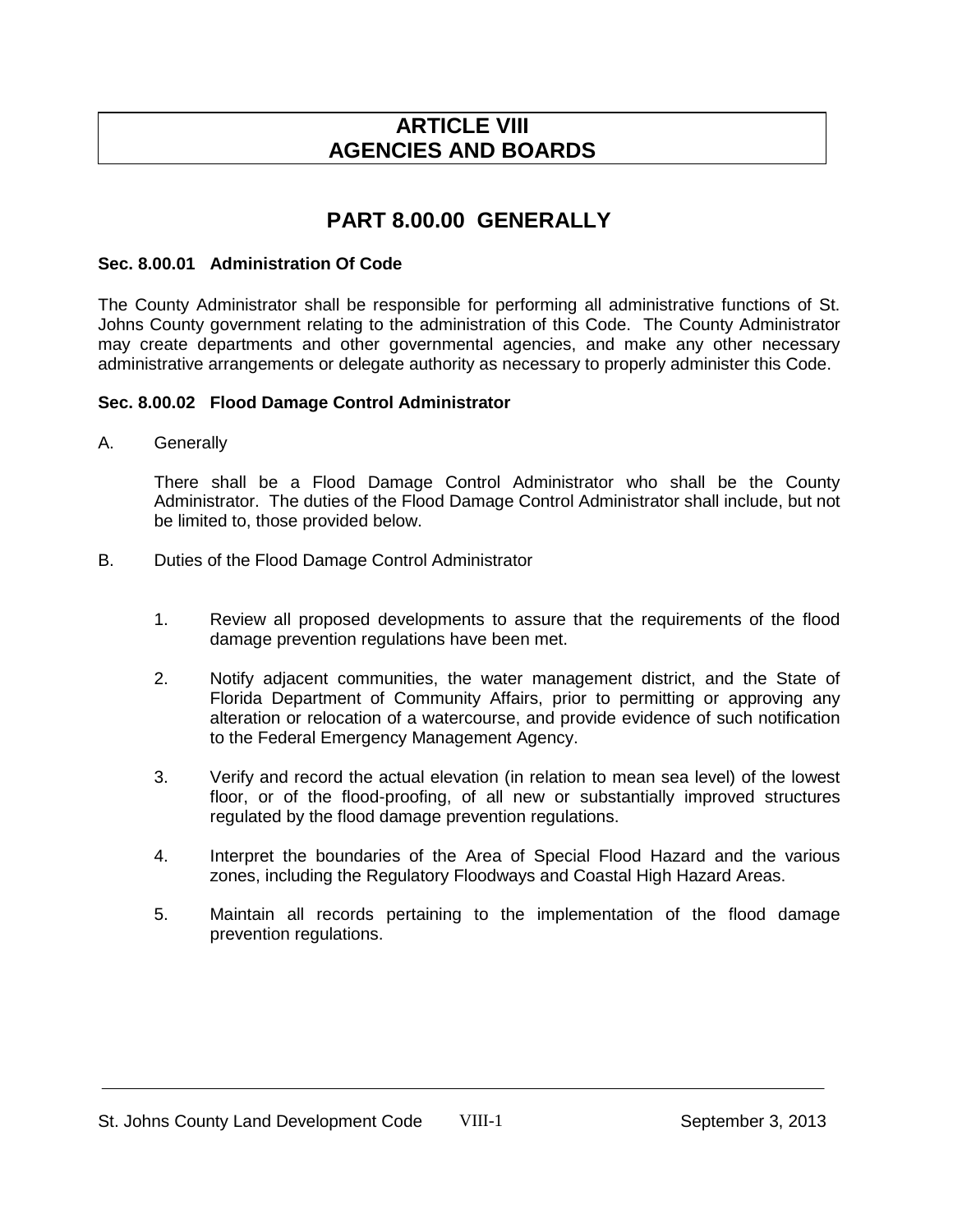# **PART 8.01.00 PLANNING AND ZONING AGENCY (PZA)**

#### **Sec. 8.01.01 Powers and Duties**

A. Advisory

The Planning and Zoning Agency (PZA) shall serve in an advisory capacity and recommending body to the St. Johns County Board of County Commissioners on matters relating to zoning of land, amendment of Land Development Regulations, land Use amendments and Major Modifications to PUD's and PRD's, including those functions as the County's Local Planning Agency per Chapter 163, Florida Statutes.

#### B. Decision-Making

The PZA shall serve as an appeals and adjustment board on matters relating to zoning. In this capacity the Agency shall be authorized to:

- 1. Grant Special Use Permits as provided in this Code.
- 2. Grant Zoning Variances as provided in this Code, further provided that no such Variance may be granted which allows a use of property contrary to this Code.
- 3. Grant Minor Modifications to PUD's and PRD's as provided in this Code.
- 4. Review zoning changes for consistency with the St. Johns County Comprehensive Plan, as amended from time to time.
- 5. Perform such other functions and take such actions as provided in this Code.
- C. Local Planning Agency

The PZA shall serve as the County's Local Planning Agency. In this capacity the Agency shall:

- 1. Be responsible for the preparation of the Comprehensive Plan or plan amendment and shall make recommendations to the Board of County Commissioners regarding the adoption or amendment of such plan.
- 2. Monitor and oversee the effectiveness and status of the Comprehensive Plan and recommend to the Board of County Commissioners such changes in the Comprehensive Plan as may from time to time be required.
- 3. Review proposed Land Development Regulations, land development codes, or amendments thereto, and make recommendations to the Board of County Commissioners as to the consistency of the proposal with the adopted Comprehensive Plan or portion thereof.
- 4. Perform any other functions, duties and responsibilities assigned to it by the Board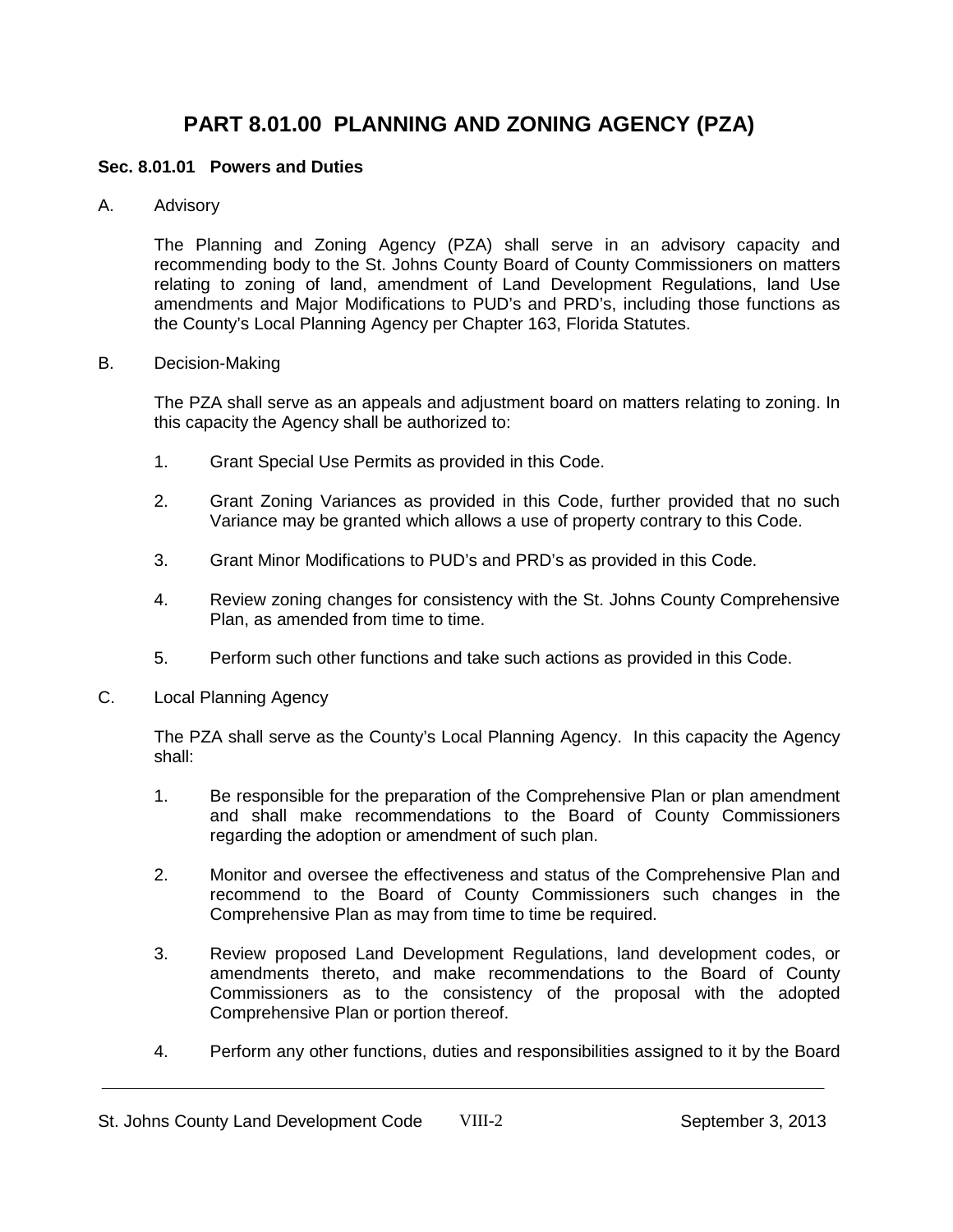of County Commissioners or by general or special law.

#### **Sec. 8.01.02 Organization**

- A. Membership
	- 1. The PZA shall have seven (7) members, six of whom shall be appointed by the St. Johns County Board of County Commissioners and one of whom shall be appointed by the St. Johns County School Board.
	- 2. Each member shall reside in the County.
	- 3. Members shall be appointed to four (4) year terms and may be reappointed at the discretion of the Board of County Commissioners or the St. Johns County School Board as applicable. When a position becomes vacant before the end of the term, the Board of County Commissioners or St. Johns County School Board as applicable shall appoint a substitute member to fill the vacancy for the duration of the vacated term. A member whose term expires may continue to serve until a successor is appointed and qualified.
	- 4. The six members appointed by the Board of County Commissioners shall serve at the pleasure of the Board of County Commissioners and may be removed and replaced thereby at any time without cause. The one member appointed by the School Board shall serve at the pleasure of the School Board and may be removed and replaced thereby at any time without cause.
	- 5. Members shall not be compensated, but may be paid for travel and other expenses incurred on Agency business under procedures prescribed in advance by the Board of County Commissioners.
	- 6. If any member fails to attend three (3) consecutive, regularly scheduled meetings or ten (10) of twenty-four (24) regular or special meetings or workshops, the Board of County Commissioners shall declare the member's office vacant.
	- 7. If any member appoints a campaign treasurer for running for elected public office then that member's PZA office shall be vacated thereby; provided that, in regards only to a member appointed by the School Board, that member's office shall not be vacated thereby but shall then become a non-voting position during that member's period of candidacy.

### B. Officers

- 1. The members of the PZA shall annually elect a Chair and Vice-Chair from among the members appointed by the Board of County Commissioners and may create and fill other offices as the Agency deems needed or necessary.
- 2. The County Administrator shall appoint a County employee to serve as secretary to the PZA, recorder and custodian of all Agency records.